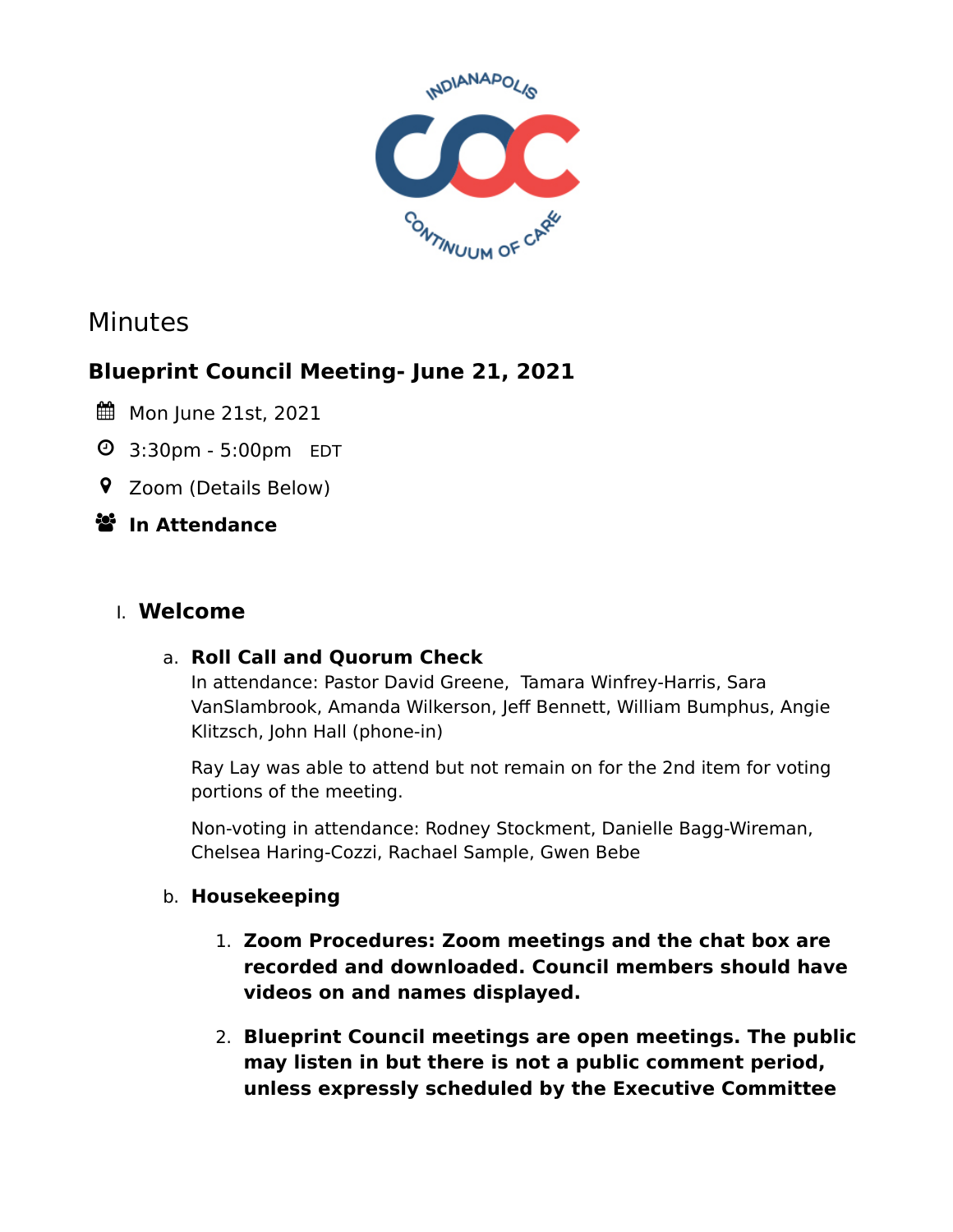## c. **Reference Blueprint Council Board Packet- Action and Discussion Agenda**

# II. **Consent Agenda**

**Decision:** These items were made available to the Blueprint Council before the meeting.

> Pastor Greene moved to approve the consent agenda, Ray Lay seconded. The consent agenda was approved unanimously.

- a. **Approval of April 19, 2021 Meeting Minutes**
- b. **Approval of Coordinated Entry Policy- Parental Consent for Minors Seeking Assistance**

# III. **Approval Requested**

This item was moved from the Consent Agenda portion because it warranted further discussion and context.

a. **Approval of Coordinated Entry Prioritization Addendum- Non-Congregate Hotel Sites**

Jeff introduced the prioritization addendum, and handed it over to Danielle to describe it further.

It was almost a year ago that we first introduced a non-congregate shelter hotel. We have been using the previous CES addendum to prioritize folks who are high-risk for COVID-19 for housing. As the non-congregate hotel site beds evolved to include not just individuals high-risk for COVID-19, it caused the CES Leadership Work Group to revisit the existing addendum. In order to ramp down the temporary hotels effectively, the addendum needed to change. The ESG-CV funding and all our other rehousing funding does not stipulate high-risk status, so it was our policy that needed to change in order to move people into the housing programs from the hotels.

One of the main issues to house people, separate from who we prioritize, is the capacity issue around documentation collection and navigation services. This is being addressed through 1) using the HUD TA guidance to better understand where we have waivers/flexibility on certain documents 2) hiring of document specialists that will start next week.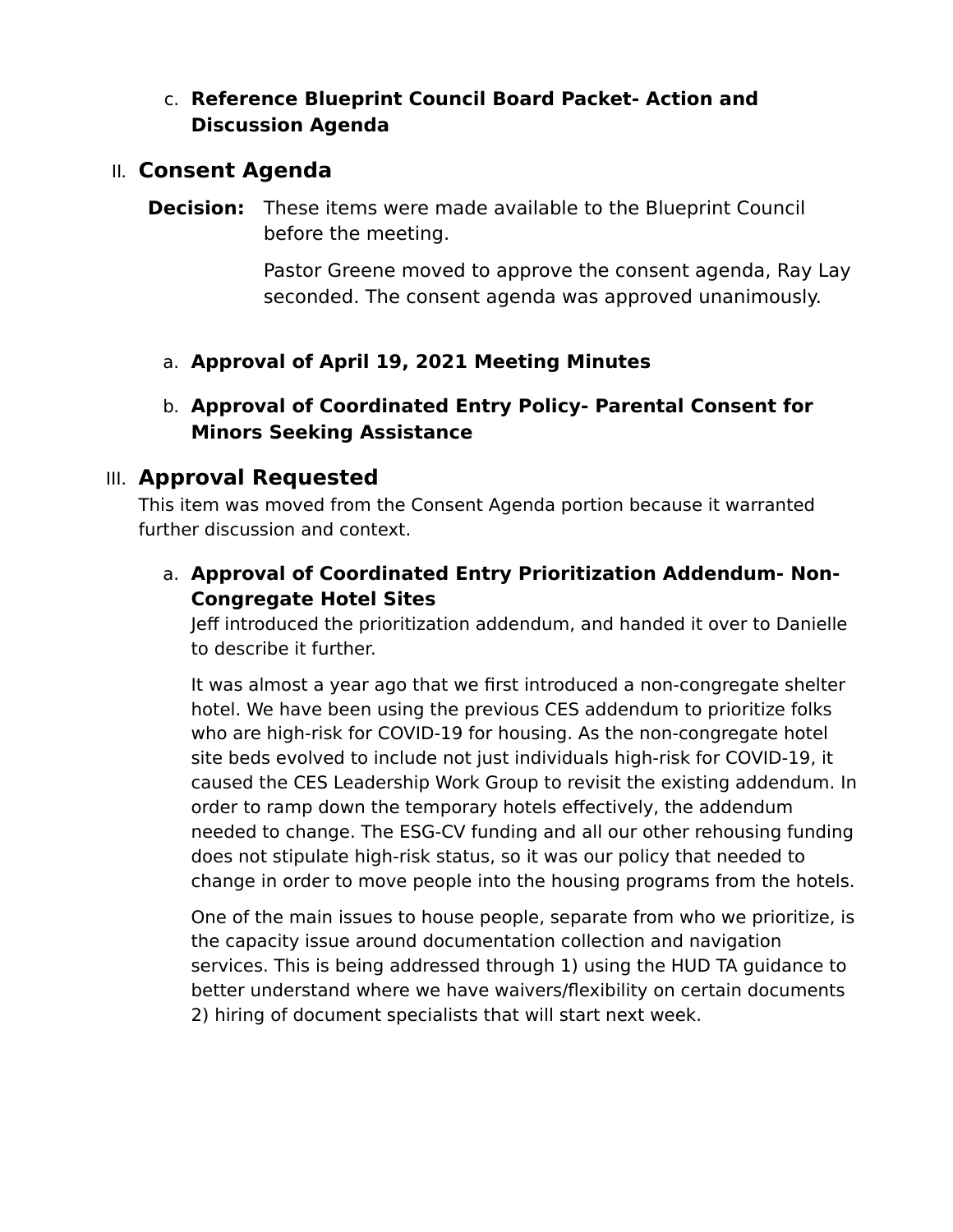- **Decision:** Tamara Winfrey-Harris moved that we approved the addendum. John Hall/Amanda Wilkerson seconded. Motion was approved unanimously.
	- 1. **Proposed change to the addendum: additional prioritization for individuals living in encampments**

It was discussed separately from the CES Leadership Work Group, that we not only prioritize those in the hotels, but also those living on the street/encampments.

Amanda Wilkerson would like more review of racial equity as a part of this discussion, and moving forward to re-engage the racial equity work group. Individuals who may be black/African American don't seem to have equitable access.

It was decided that further discussion was needed and that we get the racial equity work group together to discuss how we can further explore the next step in prioritzation based on data examined from racial equity work group. This is a priority for the Council in follow-up to approving this motion.

# IV. **Discussion Agenda**

### a. **HomeNow, ESG-CV Rehousing Outcomes and Refinements**

Danielle presented information on HomeNow Indy, and encouraged Council members and CoC to think of HomeNow as an approach to rehousing individuals, not just the name of the ESG CV-2 funded program. Our goal is that our community-approach and our process for rehousing everyone is organized with the elements that we have "grown" through the ESG CV-2 funding.

There is a need for navigation supports, and there are a number of community partners that have already stepped forward to have staff move part-time to assisting with navigation (ex: Adult & Child PATH staff). Jeff asked for Dr Caine to consider whether this is an option for MCPHD at the Wyndham. Training would depend on the needs existing, likely a half to full day of training.

If anyone has an organization or individual who wants to rent to our populaiton, landlords can contact: homenow@merchantsaffordablehousing.org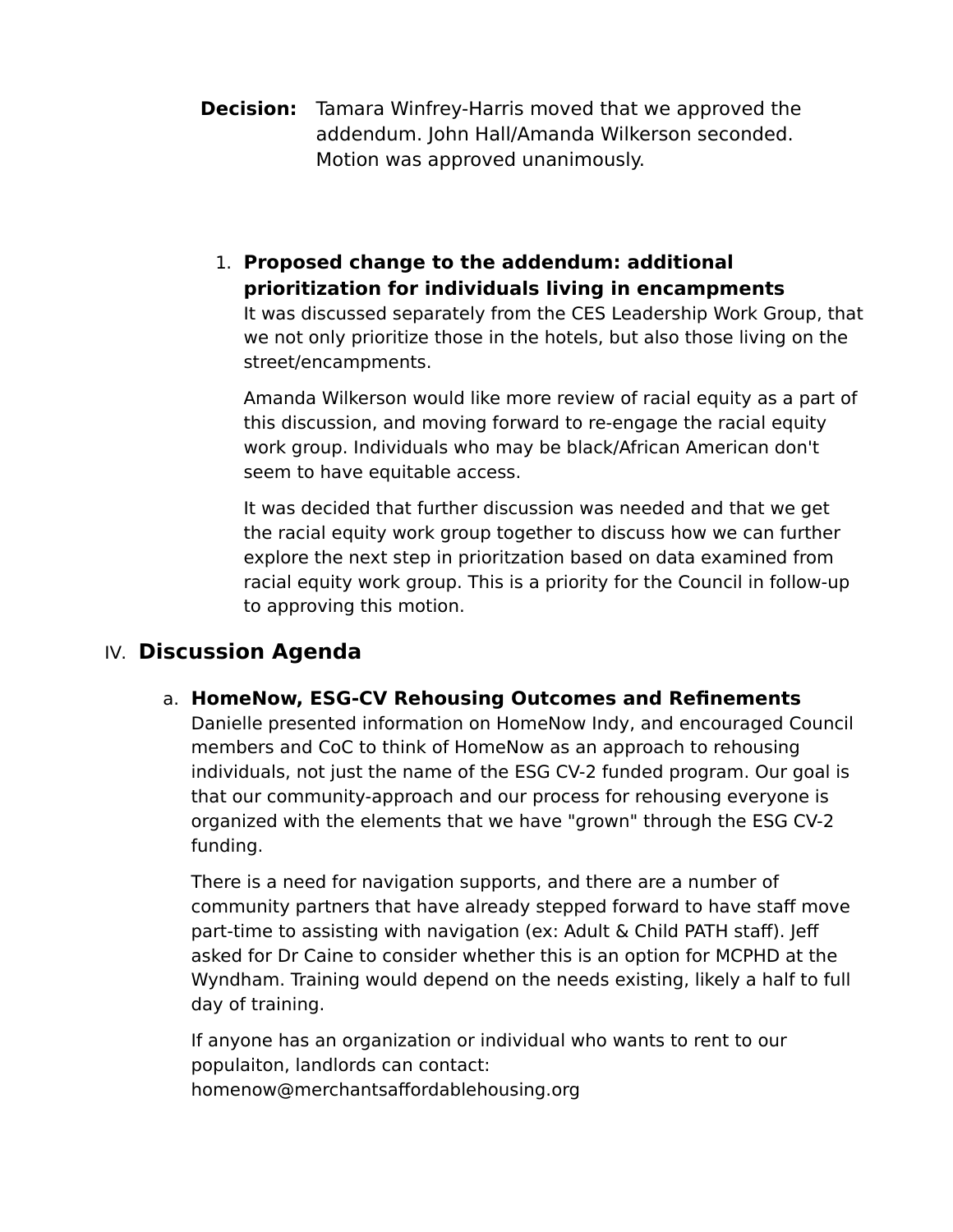# b. **Indianapolis System Performance Indicators, Progress, and Priorities**

Gwen presented how we can examine our community data with a new system dashboard.

Key questions presented:

1) Can we have a more in-depth dashboard learning session? Yes. We'll work to schedule this.

2) How can we view trends over time? The system trends portion of the dashboard lets you examine over each month and you can filter/sort by various fields to help view trends in the dashboard.

3) What's next? We will look to get a more in-depth session scheduled and then we'd like to have a discussion about setting targets for those areas where we don't have targets yet.

#### [Dashboard Link](https://public.tableau.com/views/SystemPerformanceDashboard_16215533604610/SystemPerformanceDashboard?:language=en-US&:display_count=n&:origin=viz_share_link)

**Task:** Lunch and Learn dashboard learning session: email will be going out.

# c. **Indianapolis Investment Planning, Voucher Strategy Recommendations**

**Task:** It was proposed to have this as a part of a separate discussion/meeting. John Hall/Jeff Bennett will on that call as well as anyone else that wants to attend. John stayed on to try and schedule: June 28th 4 PM will be checked with Jeff and other committee members.

# V. **New (Other) Business**

### a. **Nominating Committee Update**

#### b. **Racial Equity Workgroup**

We will be getting a calendar invite out for members to discuss data and next steps. Committee members stayed on to see if July 8th at 3:30 PM would work. Ray and Kay will need to be checked in with.

Pastor Greene, Amanda, Breanca, and William Bumphus could all attend.